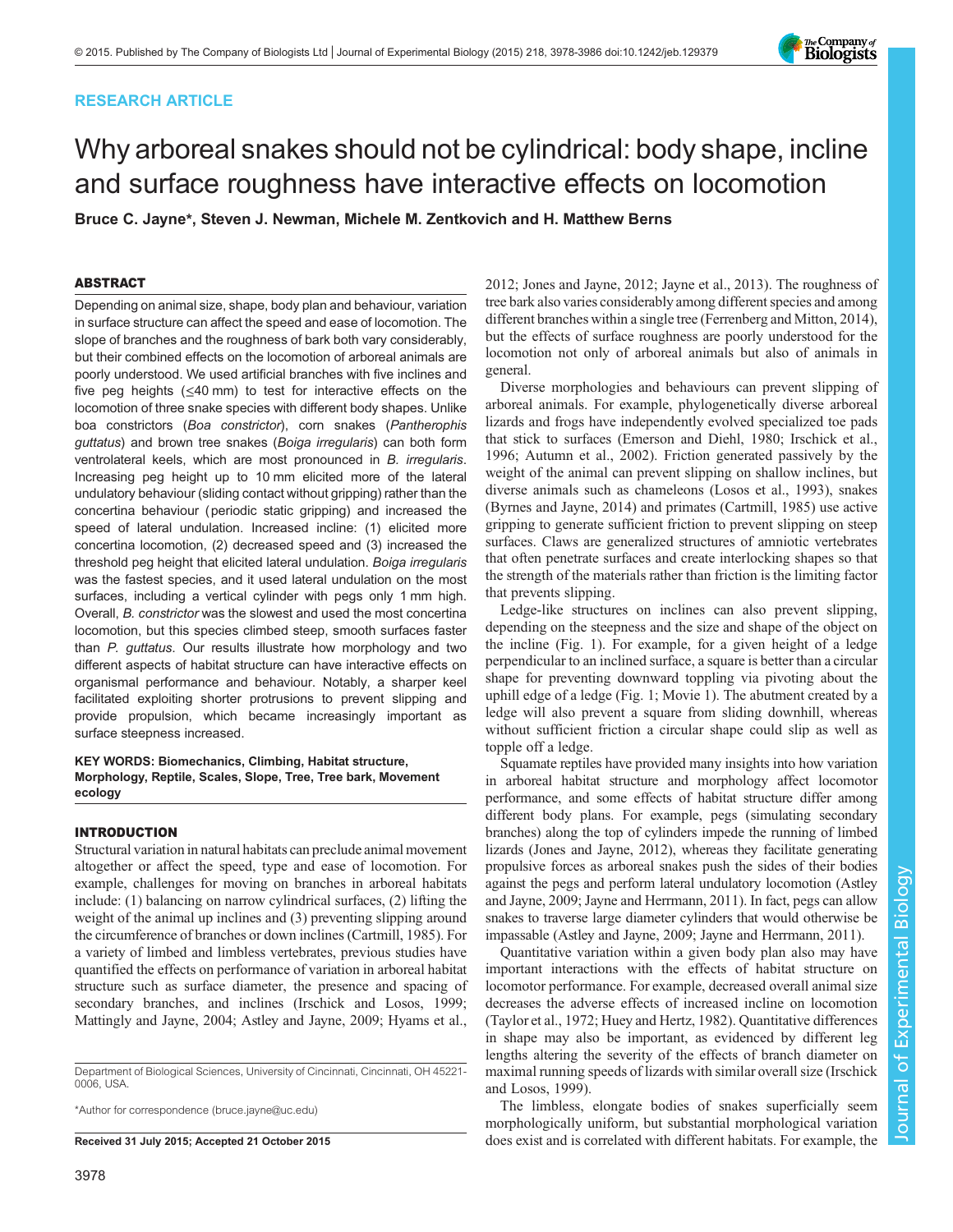<span id="page-1-0"></span>

Fig. 1. Effects of ledge height, object shape and object height on the threshold angle for toppling off an inclined surface with a ledge. The circle (A) and square (B) have identical heights  $(H)$  above the inclined surface that is supporting them, and the value of  $h/H=0.1$ , where  $h$  is ledge height. Toppling occurs when the incline is slightly greater than the threshold angle  $\alpha$  when the centre of mass of the object is directly above the uphill edge of the ledge that contacts the object. (C) Functions for  $\alpha$  of a square  $[\alpha=90$ –arctan(1–2h/H)] and of a circle  $[\alpha$ =arccos(1–2h/H)]. The square will not topple until the incline exceeds 45 deg, and especially for low values of  $h/H$ , a square shape is better suited than a round shape to prevent toppling (see [Movie 1\)](http://jeb.biologists.org/lookup/suppl/doi:10.1242/jeb.129379/-/DC1).

stoutness of snakes varies considerably [\(Pough and Groves, 1983\)](#page-8-0), and many arboreal species have convergently evolved more slender bodies than terrestrial species [\(Lillywhite and Henderson, 1993](#page-8-0); [Pizzatto et al., 2007; Feldman and Meiri, 2013\)](#page-8-0). Many different lineages of arboreal snakes have also convergently evolved variable abilities to form a ventrolateral keel (Figs 2, [3](#page-2-0)) [\(Smith, 1943](#page-8-0); [Wright](#page-8-0) [and Wright, 1957](#page-8-0); [Pitman, 1974\)](#page-8-0), which seems well suited for catching irregularities in tree bark and preventing slipping. However, unlike the consequences of cross-sectional shape for swimming [\(Graham et al., 1987;](#page-8-0) [Aubret and Shine, 2008\)](#page-7-0) and gliding ([Holden et al., 2014](#page-8-0)), the consequences of variable crosssectional shapes for the locomotion of snakes on solid surfaces are poorly understood.

In this study, we varied incline, peg height and peg shape [\(Fig. 4\)](#page-2-0) to test how surface features and incline might interact with each other and with the shape of snakes to affect locomotor performance and behaviour. All of our three study species climb trees, but Boa constrictor lacks the ability to form a ventrolateral keel (Fig. 2A). By contrast, Boiga irregularis (Fig. 2C) can form a rather sharp ventrolateral keel, and Pantherophis guttatus is somewhat intermediate (Fig. 2B). Hence, geometric considerations (Fig. 1) lead us to expect B. irregularis to be best and P. guttatus second best at using short peg heights to prevent slipping and as points of force application enabling lateral undulatory locomotion. We also expected that greater peg heights would be required by all species to prevent slipping and elicit lateral undulatory locomotion as incline increased (Fig. 1). Finally, for steeper and smoother surfaces, we expected an increased use of concertina locomotion because it uses periodic static gripping to prevent slipping.



Fig. 2. Ventrolateral views of the three study species showing the variation in shape and the morphology of the ventral scales. (A) Boa constrictor. (B) Pantherophis guttatus. (C) Boiga irregularis. Anterior is to the left. The white arrows indicate the dorsolateral margin of the ventral scale. Unlike the other two species, the ventral scales of B. constrictor are not wide enough to span the width of the belly that contacts the ground, and this species does not make a sharp ventrolateral keel parallel to the long axis of the animal. Boiga irregularis often makes a much sharper keel (black arrow) than P. guttatus.

## MATERIALS AND METHODS Study species

We studied three species of phylogenetically diverse snakes with considerable variation in stoutness, cross-sectional shape and ventral scale morphology (Figs 2, [3](#page-2-0)). *Boa constrictor* Linnaeus 1758 belongs to Boidae within the superfamily Henophidia. Boiga irregularis (Merrem 1802) (brown tree snake) and Pantherophis guttatus (Linnaeus 1766) (corn snake) both belong to Colubridae within the Caenophidia, but they are not closely related ([Pyron et al., 2011\)](#page-8-0).

Of the three study species, B. constrictor was the stoutest species with the shortest tail ([Table 1](#page-3-0)). *Boiga irregularis* was the most slender with the longest tail, and it was the only study species with a prehensile tail capable of supporting the entire weight of the snake by itself. Pantherophis guttatus had intermediate values of stoutness and tail length [\(Table 1](#page-3-0)). The ventral scales of B. constrictor only span approximately 50–60% of the width of the belly when crawling on a flat surface (B.C.J., S.J.N., personal observations of snakes crawling on glass), and the cross-sectional shape of this species was the roundest (Fig. 2A). The ventral scales of both B. irregularis(Fig. 2C) and P. guttatus (Fig. 2B) are so wide that they are readily visible in lateral view, and these species often transiently create a ventrolateral keel by bending the lateral portions of their ventral scales. Unlike P. guttatus, B. irregularis has a slight notch in the ventral scale where it creates a keel, and this probably facilitates making a sharper keel as has been described for the highly arboreal gliding snakes in the genus Chrysopelea [\(Fig. 3](#page-2-0)) ([Smith, 1943\)](#page-8-0).

We used snakes with snout–vent lengths (SVLs) that were as similar as was practical to obtain, and we determined the approximate height and width of each snake at mid-body as it crossed the top-centre line of the horizontal cylinder with 10 mm pegs [\(Table 1\)](#page-3-0). We collected all 15 B. irregularis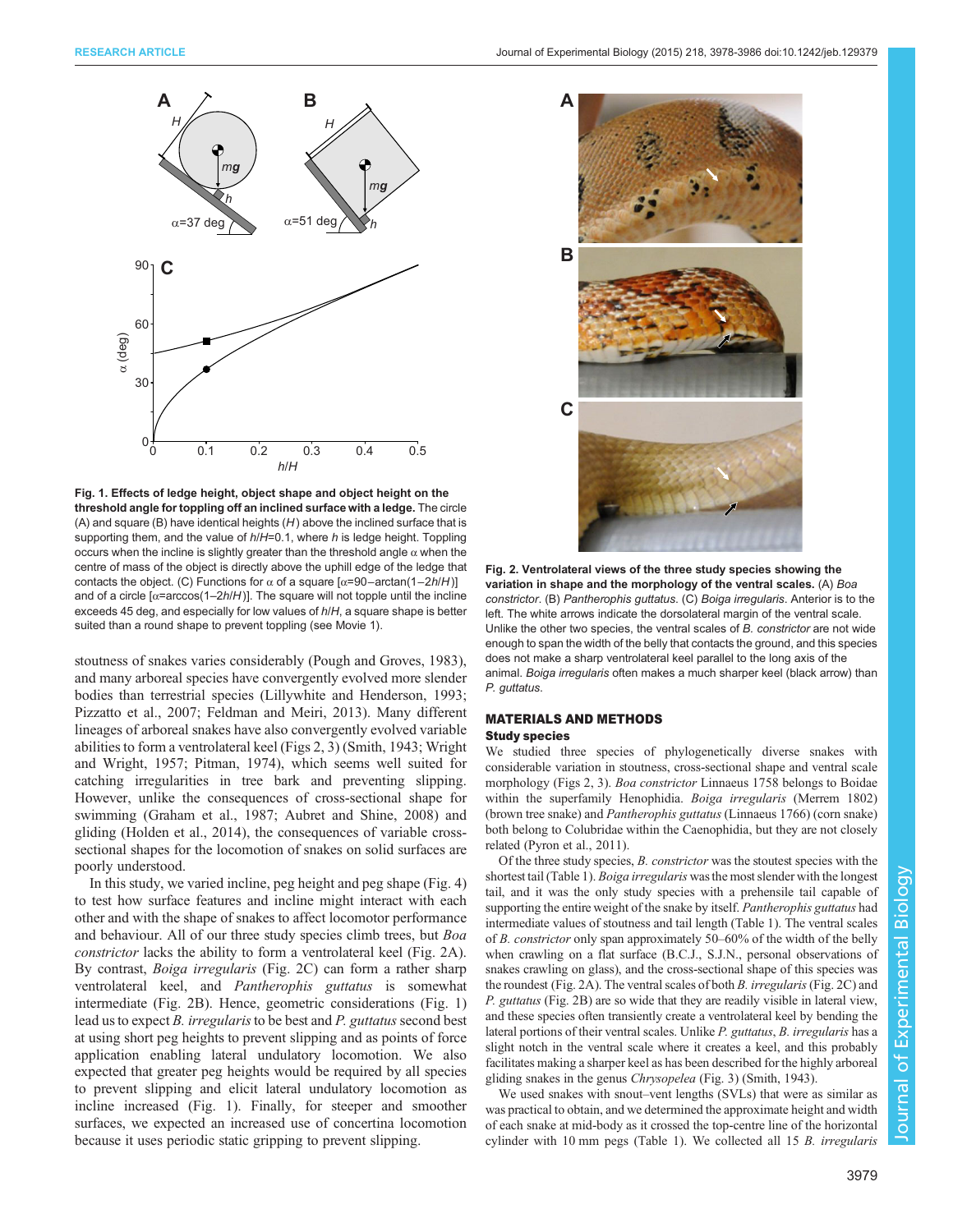<span id="page-2-0"></span>



(A) Pantherophis guttatus (snout–vent length, SVL=102 cm). (B) Nerodia fasciatus (SVL=49 cm). (C) Boiga irregularis (SVL=90 cm). (D) Boa constrictor (SVL=104 cm). (E) Chrysopelea ornata (SVL=85 cm). The scales are from the shed skins of captive specimens, and they were darkened with iodine before being flattened between two microscope slides and photographed. The three species on the left are arranged from the least- to best-developed capacity to form keels (in the areas indicated by arrows). Unlike all of the other species, N. fasciata very rarely climbs trees. Neither C. ornata nor N. fasciata was used in our experiments, but these colubrid species are included to illustrate an extreme anatomical specialization of an arboreal specialist and a more generalized anatomy of a non-arboreal species, respectively.

specimens in Guam during 2010 and 2011, and we brought them to a laboratory in the University of Cincinnati where all experiments were conducted during 2013. We obtained *P. guttatus* from commercial suppliers. All of the B. constrictor were born and raised in captivity. All of the snakes were maintained in a variety of cages with incandescent light bulbs that allowed them to regulate their daytime body temperature at 25–33°C.

The research was conducted in compliance with the Institutional Animal Care and Use Committee of the University of Cincinnati ( protocol no. 07-01-08-01), and the brown tree snakes were captured and imported under permits (MA214902-0; MA3500A-0) from the US Fish and Wildlife Service.

### Experimental apparatus and procedures

All of the experiments were performed with conditions that maintained the body temperatures of the snakes between 29 and 31°C, which is within the range of field-active body temperatures of these species [\(Brattstrom, 1965;](#page-8-0) [Montgomery and Rand, 1978;](#page-8-0) [Anderson et al., 2005](#page-7-0)). The snakes were not fed for at least 7 days prior to an experiment to allow sufficient time for the completion of digestion and defecation of the last meal. To facilitate motion analysis, we painted white marks on the snakes at approximately 25%, 50% and 75% SVL.

The snakes crawled on cylinders 285 cm long and with a diameter of 5 cm. To provide a uniform texture and one that was rougher than that of the underlying material, we covered the cylinders with Nashua 394 duct tape





(Franklin, KY, USA) in the same manner as in previous laboratory studies of arboreal snake locomotion ([Astley and Jayne, 2007](#page-7-0); [Jayne and Herrmann,](#page-8-0) [2011](#page-8-0)). Lines drawn at 10 cm intervals on the cylinder provided a distance scale.

For each individual of all three species we used a total of 30 combinations of inclines and peg treatments to test the locomotor performance of the snakes. The long axis of the cylinder was 0, 5, 10, 45 or 90 deg relative to horizontal. One treatment lacked pegs, whereas others had pegs with a diameter of 8 mm and heights of 1, 2, 10 or 40 mm above the top-centre line of the cylinder and spaced at 10 cm intervals. With only one exception, the pegs were steel set screws with approximately one thread per mm (Fig. 4B,C). For the 2 mm peg height, we also used steel wood screws with a head that tapered from a diameter of 8 to 5.5 mm (Fig. 4A). We used threaded pegs to facilitate adjusting height precisely and fastening the pegs securely to the cylinder. We also conducted trials with both types of 2 mm high pegs and an incline of 120 deg (with the pegs located along the bottomcentre line of the cylinder) only for B. irregularis because preliminary experiments indicated that these two treatments were impassable for P. guttatus, and B. constrictor did not interact with the pegs on the lower surface of the cylinder.

After placing the snakes on the test apparatus, we lightly tapped their tails to encourage them to attain maximal speeds. We also placed a black cylinder at the end opposite the starting point to encourage the snakes to crawl. For a given treatment and individual, we usually performed three trials in rapid succession  $($ 3 min). However, if a snake failed to make forward progress after 15 min, we assigned velocity a value of zero. Each snake experienced only one or two treatments within the same day. When two treatments were performed within a day, the snakes rested for at least 4 h between the two treatments. To reduce potential confounding effects of experience and time, we subdivided the snakes within each species into two groups, each of which experienced the treatments in a different randomized order.

We used Canon Vixia HFG10 cameras (Canon USA, Inc., Melville, NY, USA) to record high definition (1080×1920 pixels) video images at a rate of 30 Hz for both dorsal and lateral views of the snakes during the tests of performance. Both cameras were centred and perpendicular relative to the long axis of the cylinder. We used MaxTraq (Innovision Systems, Inc., Columbiaville, MI, USA) software to determine elapsed times and distances from the video images.

### Data analysis

To determine speed, we first recorded the time (to the nearest 0.03 s) taken for the snake to cross each 10 cm interval for all three trials per individual per treatment. For the trial with the fastest speed over a consecutive 20 cm interval, we determined the average speed per cycle for all cycles of movement within the trial. Each cycle of lateral undulation was defined by the two successive times when a landmark on the snake reached maximum lateral displacement to the same side ([Fig. 5A](#page-3-0)). One cycle of concertina locomotion was the time between successive initiations of static contact between a given location on the snake and the supporting surface ([Fig. 5](#page-3-0)B). We used the fastest speed per cycle  $(V_{\text{max}})$  to avoid sampling arbitrary portions of the static and moving phases that occur within each cycle of concertina locomotion ([Fig. 5B](#page-3-0)).

Our main test for the effects of treatments on locomotor performance was a four-way mixed-model ANOVA in which peg height  $(N=5)$ , incline  $(N=5)$ and species  $(N=3)$  were fixed and crossed factors, whereas individual was a random factor nested within species. For this analysis, the five levels of the peg height factor were 0, 1, 2, 10 and 40 mm, and we used the data only for pegs with straight sides (Fig. 4B,C). For the treatments with pegs 2 mm high, we tested the effects of different peg shapes (Fig. 4A,B) using a fourway mixed-model ANOVA in which peg shape, incline, species and individual were the factors. We used  $P<0.05$  as the criterion for statistical significance, and all mean values are reported  $\pm$ s.e.m.

## RESULTS Locomotor behaviours

All three species performed one of two major types of locomotion: lateral undulation and concertina locomotion [\(Fig. 5](#page-3-0)). During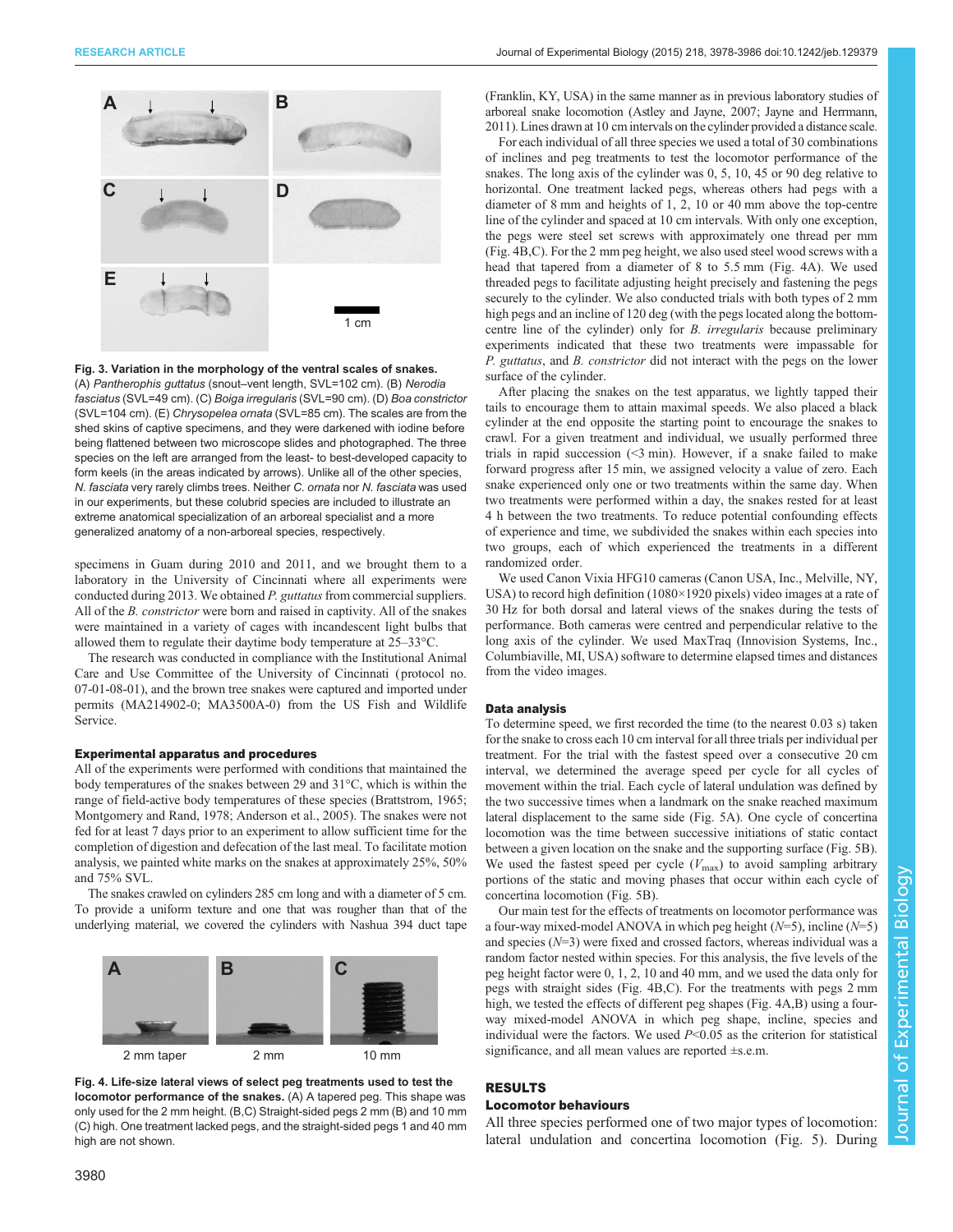| Measurement | Boa constrictor (N=12) | Pantherophis guttatus (N=10) | Boiga irregularis (N=15) |  |  |  |
|-------------|------------------------|------------------------------|--------------------------|--|--|--|
| SVL (cm)    | $111\pm 1.5(100-116)$  | $109\pm3.0$ (101-134)        | 137±1.4 (127–145)        |  |  |  |
| Tail (cm)   | 14±0.5 (11–16)         | 18±0.8 (13–22)               | 35±0.8 (29–40)           |  |  |  |
| Mass (g)    | 757±35 (554–934)       | 420±33 (280–640)             | 396±10 (313–457)         |  |  |  |
| Height (mm) | 38±0.8 (31–41)         | 26±0.4 (23–28)               | 29±0.2 (27–30)           |  |  |  |
| Width (mm)  | $37\pm0.6$ (33–40)     | $25\pm0.3(23-26)$            | 23±0.2 (22–24)           |  |  |  |

<span id="page-3-0"></span>

|  | Table 1. Anatomical measurements for all of the individuals used to test the locomotor performance for each of the three study species |  |  |  |  |  |  |  |  |  |  |  |  |
|--|----------------------------------------------------------------------------------------------------------------------------------------|--|--|--|--|--|--|--|--|--|--|--|--|
|--|----------------------------------------------------------------------------------------------------------------------------------------|--|--|--|--|--|--|--|--|--|--|--|--|

Data are means±s.e.m., and ranges are indicated parenthetically.

SVL, snout–vent length.

lateral undulation, each point along the animal more or less followed the same path (Fig. 5A). Consequently, at a given location along the perch, snakes performing lateral undulation only required an amount of space equal to the cross-sectional area of the animal's body. Unlike lateral undulation, the concertina locomotion of B. constrictor required effectively the entire upper half of the surface of the cylinder because different points along the length of the snake followed different paths (Fig. 5B). Consequently, a peg could create an obstacle for this type of locomotion. However, unlike *B. constrictor*, points along the length of *P. guttatus* during concertina locomotion usually followed a similar path where the body contacted the cylinder. The concertina locomotion of





Fig. 5. Dorsal views traced from video images of a B. constrictor performing one cycle of each of the two different locomotor behaviours on a 45 deg incline. (A) Lateral undulation on a cylinder with 40 mm high pegs. (B) Concertina locomotion on a cylinder without pegs. The elapsed times relative to the first image are at the lower left of each illustration. The white dots indicate locations at approximately 25%, 50% and 75% SVL. The grey rectangles indicate regions of static contact where the snake was gripping the cylinder.

B. irregularis was highly variable for whether points along the body followed similar or different paths.

The mode of locomotion depended on the species of snake, peg treatment and incline ([Fig. 6\)](#page-4-0). Overall, B. constrictor was most likely to perform concertina locomotion, B. irregularis was most likely to perform lateral undulation, and P. guttatus had an intermediate use of these two behaviours ([Fig. 6](#page-4-0)). When 40 mm high pegs were present, all of the snakes used only lateral undulation regardless of the incline [\(Fig. 6\)](#page-4-0). When pegs were absent and the incline was greater than or equal to 45 deg, all of the snakes used only concertina locomotion ([Fig. 6\)](#page-4-0). On the 5 and 10 deg inclines without pegs, only B. irregularis used some lateral undulation ([Fig. 6](#page-4-0)B,C).

As incline increased, the threshold peg height required to elicit lateral undulation increased within each of the three species, but for all inclines this threshold peg height was least for B. irregularis [\(Fig. 6\)](#page-4-0). Some B. irregularis also climbed the vertical cylinder using only lateral undulation ([Fig. 6E](#page-4-0)) by pushing against pegs that were only 1 mm high. By contrast, the body of B. constrictor commonly appeared to slide passively over pegs that were only 1 or 2 mm high. Unexpectedly, some of the *B. constrictor* actively lifted their body up and over the 10 mm pegs during concertina locomotion on the 90 deg incline ([Fig. 6E](#page-4-0)). On the three shallowest inclines, B. constrictor performed more lateral undulation with the tapered compared with the straight-sided pegs [\(Fig. 6A](#page-4-0)–C). When either straight-sided or tapered 2 mm pegs were present, B. irregularis also performed lateral undulation by pushing against the pegs on the underside of the cylinder that was inclined 30 deg beyond vertical [\(Fig. 7](#page-5-0); [Movie 2\)](http://jeb.biologists.org/lookup/suppl/doi:10.1242/jeb.129379/-/DC1).

## Locomotor performance

In the four-way ANOVA of  $V_{\text{max}}$ , the main effects of peg height  $(F_{4,136}=95.8)$ , incline  $(F_{4,136}=87.7)$  and species  $(F_{2,34}=81.8)$  were all highly significant (all  $P<10^{-13}$ ). Overall,  $V_{\text{max}}$  increased with increased peg height, with mean values ( pooled across all inclines and species) of 1.9±0.1, 4.2±0.3, 5.2±0.4, 7.7±0.4 and 8.4± 0.4% SVL s<sup>-1</sup> for the peg heights of 0, 1, 2, 10 and 40 mm, respectively. Overall,  $V_{\text{max}}$  decreased with increased incline, with mean values ( pooled across all peg heights and species) of 6.9±0.4, 6.8±0.4, 6.5±0.4, 4.8±0.4 and 2.3±0.2% SVL s−<sup>1</sup> for the inclines of 0, 5, 10, 45 and 90 deg, respectively. Overall, B. irregularis was the fastest and B. constrictor was the slowest, with mean values of  $V_{\text{max}}$ (pooled across all peg heights and inclines) of  $8.6\pm0.3$ ,  $4.1\pm0.3$  and  $2.6\pm0.1\%$  SVL s<sup>-1</sup> for *B. irregularis, P. guttatus* and *B. constrictor*, respectively.

For every combination of peg height and incline, B. irregularis had mean values of  $V_{\text{max}}$  that were greater than or statistically indistinguishable from those of the other species for the same treatment [\(Fig. 6](#page-4-0)). Whether B. constrictor was slower than P. guttatus depended on the combination of incline and peg height. The two steepest inclines without pegs and the vertical cylinder with 1 mm pegs were all impassable for P. guttatus but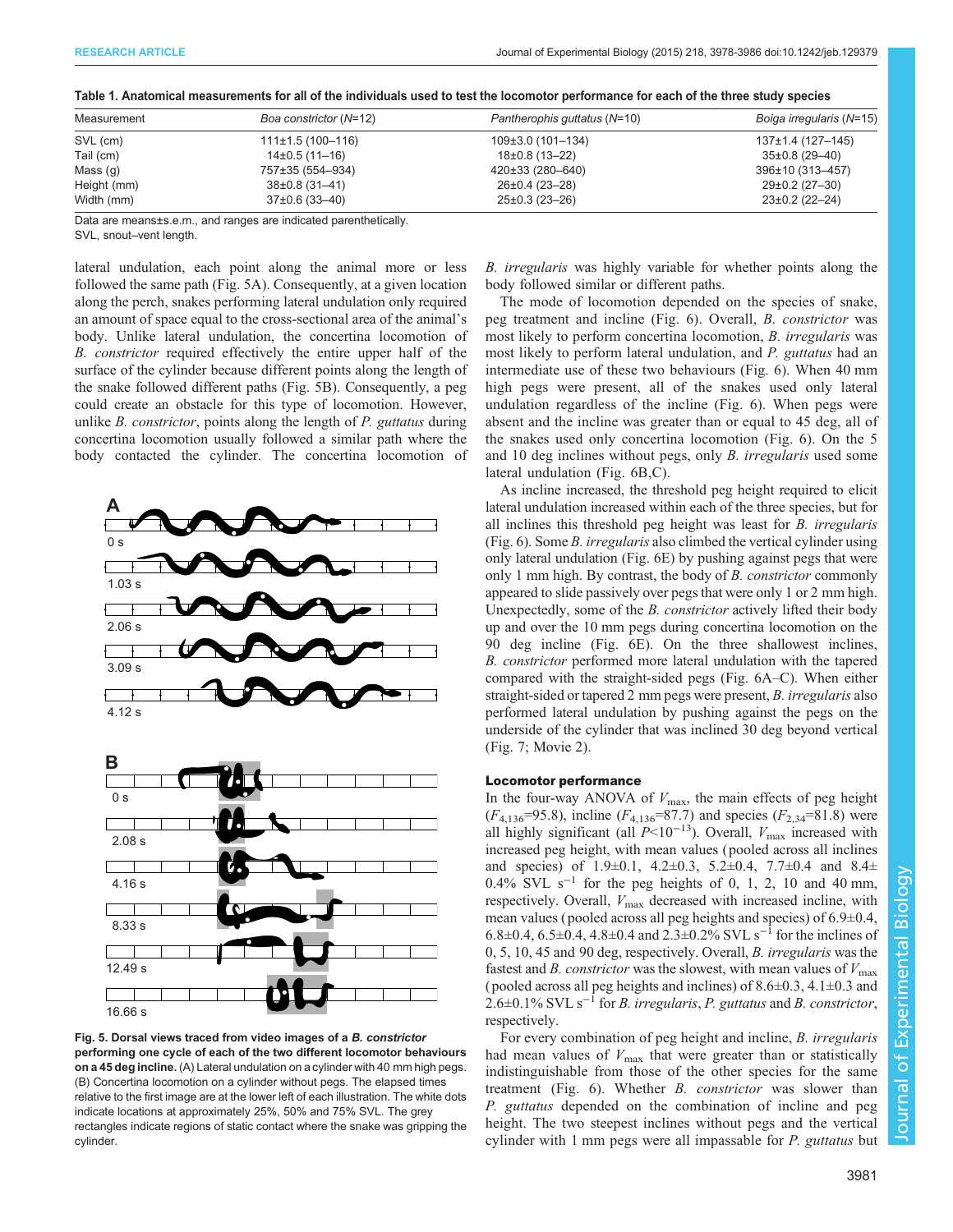<span id="page-4-0"></span>

Fig. 6. Effects of peg height and species on the locomotor performance (left) and behaviour (right) of snakes on cylinders with different inclines. Cylinders were inclined 0 deg (A), 5 deg (B), 10 deg (C), 45 deg (D) and 90 deg (E) relative to horizontal. For the 2 mm peg height, t indicates the tapered head of the wood screw (see [Fig. 4A](#page-2-0)). The mean values of performance (fastest speed per cycle,  $V_{\text{max}}$ ) are shown  $\pm$ s.e.m.; N=12, 10 and 15 individuals for B. constrictor, P. guttatus and B. irregularis, respectively. In the mixed-model four-way ANOVA of performance, the main effects of species, incline and peg height were all highly significant (P<10<sup>-13</sup>). The occurrence of different locomotor behaviours is given as the percentage of individuals making forward progress that performed a particular mode of locomotion during their fastest cycle of movement. The absence of some bars indicating the type of locomotion for P. guttatus on the two steepest inclines is because none of the snakes made forward progress.

not B. constrictor (Fig. 6D,E). For the surfaces with pegs 40 and 10 mm high, P. guttatus was usually much faster than B. constrictor on all inclines, but increased incline decreased the differences in speed between these two species (Fig. 6). For

P. guttatus, many of the increases in speed associated with taller pegs were correlated with the increased use of lateral undulation (Fig. 6A–C), whereas this trend was not so apparent for the other species. Increasing peg height from 10 to 40 mm enhanced the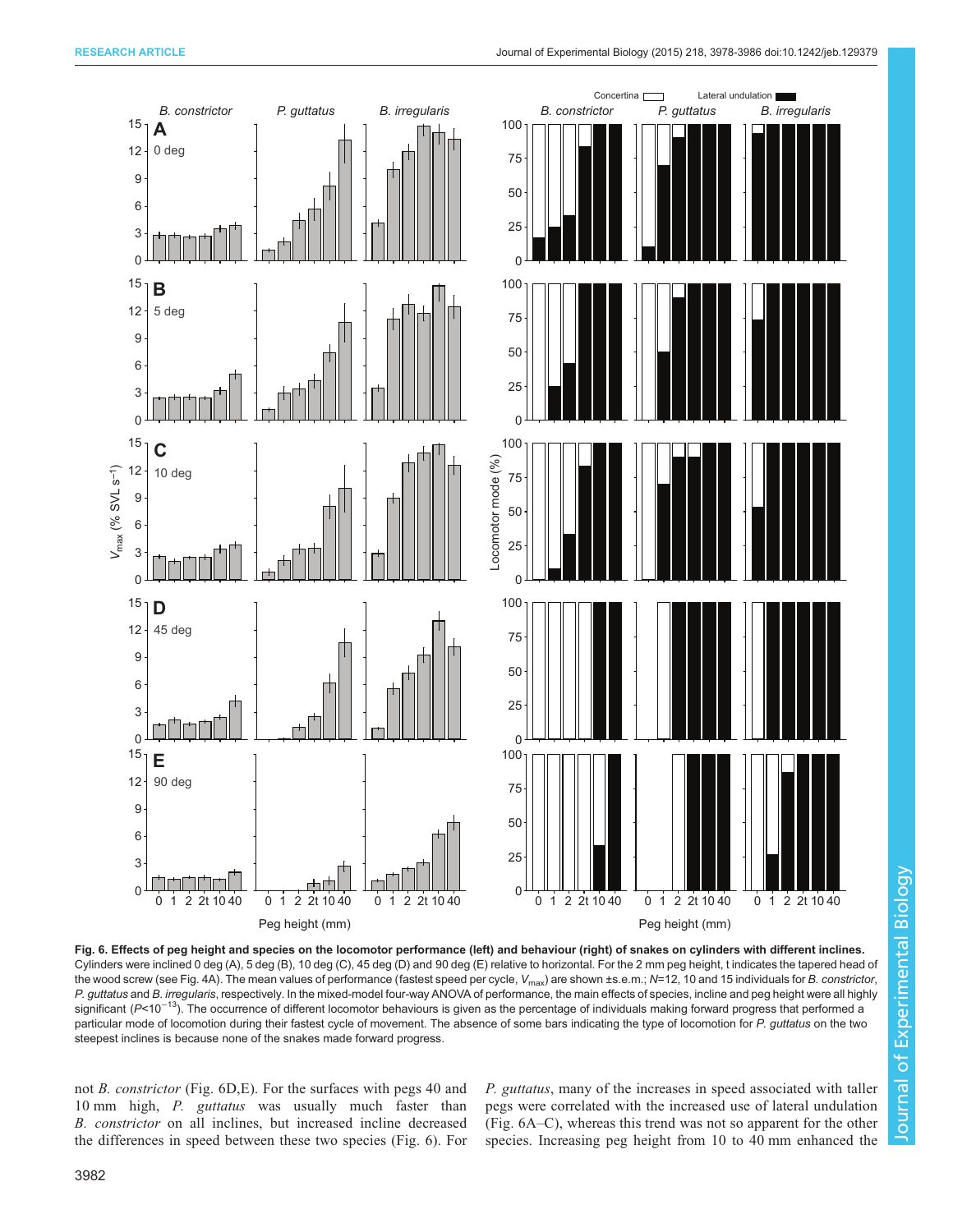<span id="page-5-0"></span>

Fig. 7. Lateral view of a Boiga irregularis climbing up a surface with an incline of 120 deg and with 2 mm tapered pegs. The snake was performing lateral undulation as indicated by all points along the body simultaneously having sliding contact and moving smoothly and continuously as waves of lateral bending pushed against the tapered pegs (see [Fig. 4](#page-2-0)A) on the underside of the cylinder to propel the animal. The arrows indicate where the body of the snake was pushing against the pegs. See also [Movie 2.](http://jeb.biologists.org/lookup/suppl/doi:10.1242/jeb.129379/-/DC1)

speed of *P. guttatus* on all inclines but had no consistent effect on B. irregularis ([Fig. 6](#page-4-0)).

All of the effects on  $V_{\text{max}}$  from the two-way interaction terms involving peg height, incline and species were also highly significant (all  $P<10^{-8}$ ). The species×incline effect ( $F_{8,136}=12.8$ ) was evident from incline having little effect on  $V_{\text{max}}$  of B. constrictor but substantially decreasing  $V_{\text{max}}$  of the other species as incline increased from 10 to 90 deg (Fig. 8A). Similarly, the species×peg height interaction ( $F_{8,136}$ =23.0) reflected a minimal effect of peg height on *B. constrictor* compared with the other species (Fig. 8B). The incline×peg height interaction  $(F_{16,544}=5.0)$  resulted from a modest effect of peg height on  $V_{\text{max}}$  for the vertical surface compared with much larger effects of peg height (from 0 to 10 mm) for the three shallowest inclines (Fig. 8C).

The main effect of peg shape [\(Fig. 4](#page-2-0)A,B) on  $V_{\text{max}}$  in the fourway ANOVA for the treatments with 2 mm high pegs was marginally significant  $(F_{1,34} = 4.75, P = 0.036)$  as the mean value of  $V_{\text{max}}$  for the tapered shape (5.93±0.39% SVL s<sup>-1</sup>) was slightly greater than that of the straight-sided pegs  $(5.16 \pm 0.36\% \text{ SVL s}^{-1})$ . Neither of the two-way interaction terms involving peg shape was significant (peg shape×incline  $F_{4,136}$ =1.73, P=0.15; peg shape×species  $F_{2,34}$ =1.20, P=0.31). For B. irregularis on the 120 deg incline, the tapered pegs increased values of  $V_{\text{max}}$ compared with the straight-sided pegs  $(3.2\pm0.3$  versus  $2.3\pm$ 0.4% SVL s<sup>-1</sup>; paired  $t_{14}$ =2.65, two-tail P=0.019). Furthermore, the greater mean values of  $V_{\text{max}}$  for both P. guttatus and B. irregularis when pushing against tapered versus straight-sided 2 mm high pegs [\(Fig. 6D](#page-4-0),E) suggest that a wedge shape may convey benefits for increased speed on very steep surfaces for those species that can form a more pronounced ventrolateral keel.

## **DISCUSSION**

In natural vegetation many aspects of the size and structure of surfaces are correlated to each other [\(Mattingly and Jayne, 2004\)](#page-8-0). Consequently, experimental manipulations are very useful for

decoupling these traits and isolating which factors are causally related to variation in performance and behaviour. This is especially true for tree bark, for which surface roughness (rugosity) often increases with increased branch diameter [\(Sheridan et al., 2013\)](#page-8-0). Hence, not only do tree trunks have large diameters but they also commonly have rougher surfaces and very steep inclines compared with other parts within a single tree.

Surface roughness increases as the disparities between the heights of the high and low points of a surface increase. Consequently, our surfaces with greater peg heights could be considered rougher than treatments with lower pegs or no pegs. However, many other features of surface texture probably affect animal locomotion even though they remain largely unstudied. For example, the long axes of crevices and ridges with equal roughness can be either parallel or perpendicular to the long axis of a branch. If length-wise crevices are wide enough, snakes could push laterally to wedge themselves between the walls of a large crevice and perform the tunnel variant



Fig. 8. Mean (±s.e.m.) values of locomotor performance illustrating the significant two-way interaction effects. (A) Species×incline interaction (mean of values pooled across peg height). (B) Species×peg height interaction (mean of values pooled across inclines). (C) Incline×peg height interaction (mean of values pooled across species). N=60, 50 and 75, respectively, for each mean value of B. constrictor, P. guttatus and B. irregularis in A and B, and N=37 for each point in C. All three of these twoway interaction terms between fixed effects in the mixed-model four-way ANOVA were highly significant  $(P<10^{-8})$ .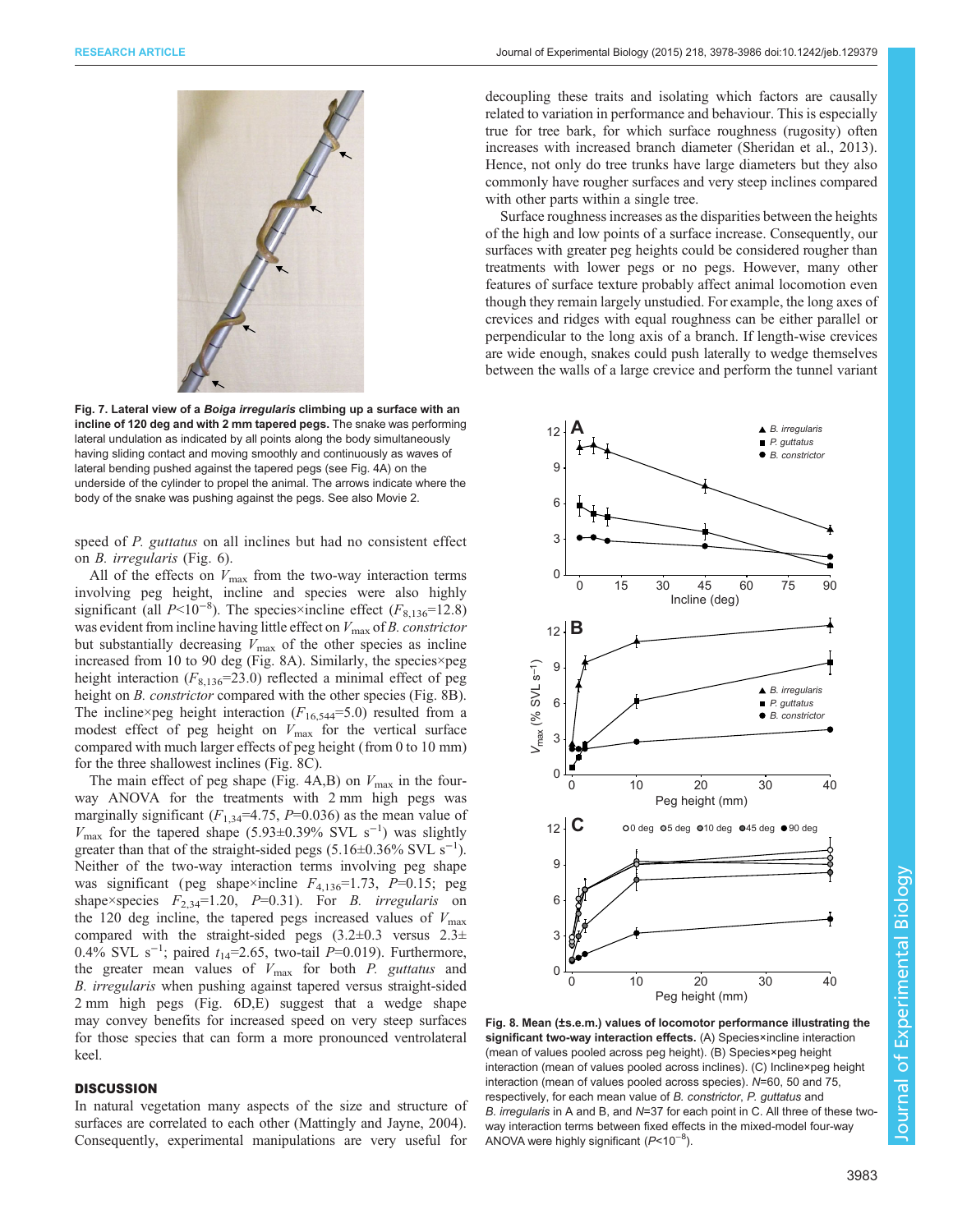of concertina locomotion [\(Astley and Jayne, 2009](#page-7-0)). By contrast, concertina locomotion on a relatively smooth cylinder requires exerting forces medially and ventrally to grip and prevent slipping [\(Byrnes and Jayne, 2014\)](#page-8-0). Any protrusion with a surface perpendicular to the long axis of a branch may help prevent slipping downhill for limbless and limbed animals, but it also may create an obstacle depending on how the animal moves.

The shapes of crevices and ridges in tree bark also commonly differ. We only examined the effects of two shapes of protrusions [\(Fig. 4A](#page-2-0),B), both of which seemed well suited to prevent slipping [\(Fig. 1\)](#page-1-0). However, a taper from the base to the top of a protrusion could greatly diminish the effectiveness for preventing slipping. The wedge-like peg shape ([Fig. 4](#page-2-0)A) lacked an obvious effect on the speed of *B. constrictor*, but it often slightly enhanced the speed of the other two species, especially on steep inclines [\(Fig. 6](#page-4-0)). Perhaps this resulted from the wedge shape [\(Fig. 3A](#page-2-0)) enhancing the interlocking capability of the ventrolateral keel of the snakes, somewhat similar to one-half of a dovetail joint in furniture [\(Fig. 2C](#page-1-0); [Movies 1, 2](http://jeb.biologists.org/lookup/suppl/doi:10.1242/jeb.129379/-/DC1)). Whether similar shapes in the crevices in bark could also enhance the performance of limbed animal species with claws would also be interesting to examine. Although claw shape varies substantially among species, its consequences for interacting with different surface shapes and roughness are not well understood ([Tulli et al., 2009\)](#page-8-0).

The results of our laboratory experiments on the effects of surface roughness on the locomotor performance of arboreal snakes are supported by some field observations and may have significant implications for biological control. For example, the rat snake, Pantherophis obsoletus, is a formidable predator on the nests of birds, but nests located in trees with smoother bark are less likely to be preyed upon by this species ([Mullin and Cooper, 2002\)](#page-8-0). Furthermore, shaving a smooth band in the bark around the circumference of a tree trunk creates an effective barrier to prevent P. obsoletus climbing tree trunks and gaining access to bird nests [\(Saenz et al., 1999](#page-8-0)). In Guam, B. irregularis is an invasive predatory species that nearly exterminated the local species of birds and small mammals [\(Rodda et al., 1999\)](#page-8-0). Given that sizable individuals of B. irregularis can climb vertical surfaces using protrusions only 1 mm high, designs for effective barriers for this species probably need very smooth surfaces.

Whether surface roughness and surface diameter interact to affect the locomotion of snakes has not been tested previously. However, for pegs taller than snakes and for a large range of cylinder diameters (5–21 cm), the presence of pegs largely negates the detrimental effects of increased cylinder diameter on the locomotor performance of brown tree snakes ([Jayne and Byrnes,](#page-8-0) [2015](#page-8-0)) compared with when pegs are absent. Furthermore, when tall pegs are present on vertical cylinders, rather than wrapping closely around the cylinder, brown tree snakes commonly have gaps between their ventral surface and the cylinder, suggesting that the diameter of the cylinder may be minimally important as long as the surface is very rough (simulated by tall pegs). However, given the extremely large diameters of many tree trunks and the highly variable roughness of bark, experiments directly testing the issues above are desirable.

Long pegs nicely simulate key attributes of secondary branches in natural vegetation. Furthermore, many previous studies have used pegs to control and manipulate the spacing and number of points contacted by snakes to clarify the effects of surface structure on locomotor performance, kinematics and force transmission during the terrestrial and arboreal lateral undulation of snakes ([Gray and](#page-8-0) [Lissmann, 1950; Bennet et al., 1974](#page-8-0); [Kelley et al., 1997; Jayne et al.,](#page-8-0)

[2013\)](#page-8-0). However, all of these previous studies of snakes and additional studies of limbed arboreal animals [\(Hyams et al., 2012](#page-8-0); [Jones and Jayne, 2012](#page-8-0)) used pegs taller than the height of the animal.

A key question we sought to address is at what height does an object protruding from a surface begin to affect the locomotion of animals? For the snakes in our study, the threshold height for affecting locomotion depended considerably on the shape (ability to form a keel) and species of snake as well as the incline of the surface. Of our three study species, *B. irregularis* was able to make the sharpest ventrolateral keel. Not only was B. irregularis faster than the other two species but it also used the most lateral undulation, partly as a result of having the lowest threshold peg height for eliciting this behaviour.

Although speed is the most commonly used metric for assessing locomotor performance, differences in the energetic economy probably exist for the two modes that we observed. The energetic cost has not been determined for any type of arboreal snake locomotion. However, the energetic cost of concertina locomotion in horizontal, flat-bottomed, parallel-sided tunnels is approximately seven times greater than that of the terrestrial lateral undulation of snakes [\(Walton et al., 1990\)](#page-8-0). Compared with lateral undulation, where the snake has continuous sliding contact, concertina has large changes in momentum from periodically stopping and starting, and static friction resistance is greater than sliding friction ([Walton et al.,](#page-8-0) [1990\)](#page-8-0). Furthermore, during arboreal concertina locomotion, snakes apply sizable normal forces that contribute to active gripping but lack a component of force that can contribute directly to propulsion [\(Byrnes and Jayne, 2014](#page-8-0)). All of these factors also seem likely to make arboreal concertina locomotion energetically more expensive than arboreal lateral undulation. Hence, even though the speeds of boa constrictors and corn snakes are similar for some surfaces with short pegs [\(Fig. 6\)](#page-4-0), the ventrolateral keel may provide a benefit for the energetic economy of the corn snakes by allowing them to use lateral undulation rather than concertina locomotion.

For limbed animals, peg-like objects as high as the animal create obstacles that impede running ([Hyams et al., 2012](#page-8-0); [Jones and Jayne,](#page-8-0) [2012\)](#page-8-0). However, because the limbs of animals elevate their bodies above surfaces, certain heights of irregularities in the surface could be of little consequence. For arboreal limbed animals, such as anole lizards and mice running parallel to the long axis of a cylinder, decreased cylinder diameter decreases the clearance between the surface and the belly for a given limb posture, but unlike snakes, limbed animals can modulate their limb posture to increase clearance between their belly and the surface ([Spezzano and](#page-8-0) [Jayne, 2004; Hyams et al., 2012](#page-8-0); [Jones and Jayne, 2012\)](#page-8-0). Of the snakes we studied, *B. constrictor* was the only species that occasionally actively used vertebral flexion to clear pegs as high as 10 mm (during concertina locomotion). Compared with other aspects of habitat structure, the effects of surface roughness and clearance remain minimally studied. Consequently, a productive area for future study could be determining how protrusions from surfaces, such as irregularities in bark, affect locomotor performance and perhaps habitat preference of a wide variety of animals. For example, given that their overall size is rather small and their belly clearance is rather modest, do anole lizards run faster on smooth surfaces and also prefer species of trees and branches with smoother texture?

Most snakes have at least two ways in which they can modulate their shape to conform to surfaces. First, the elongate overall shape and large numbers of vertebrae in snakes [\(Hoffstetter and Gasc,](#page-8-0) [1969\)](#page-8-0) form a body plan that readily bends and allows the long axis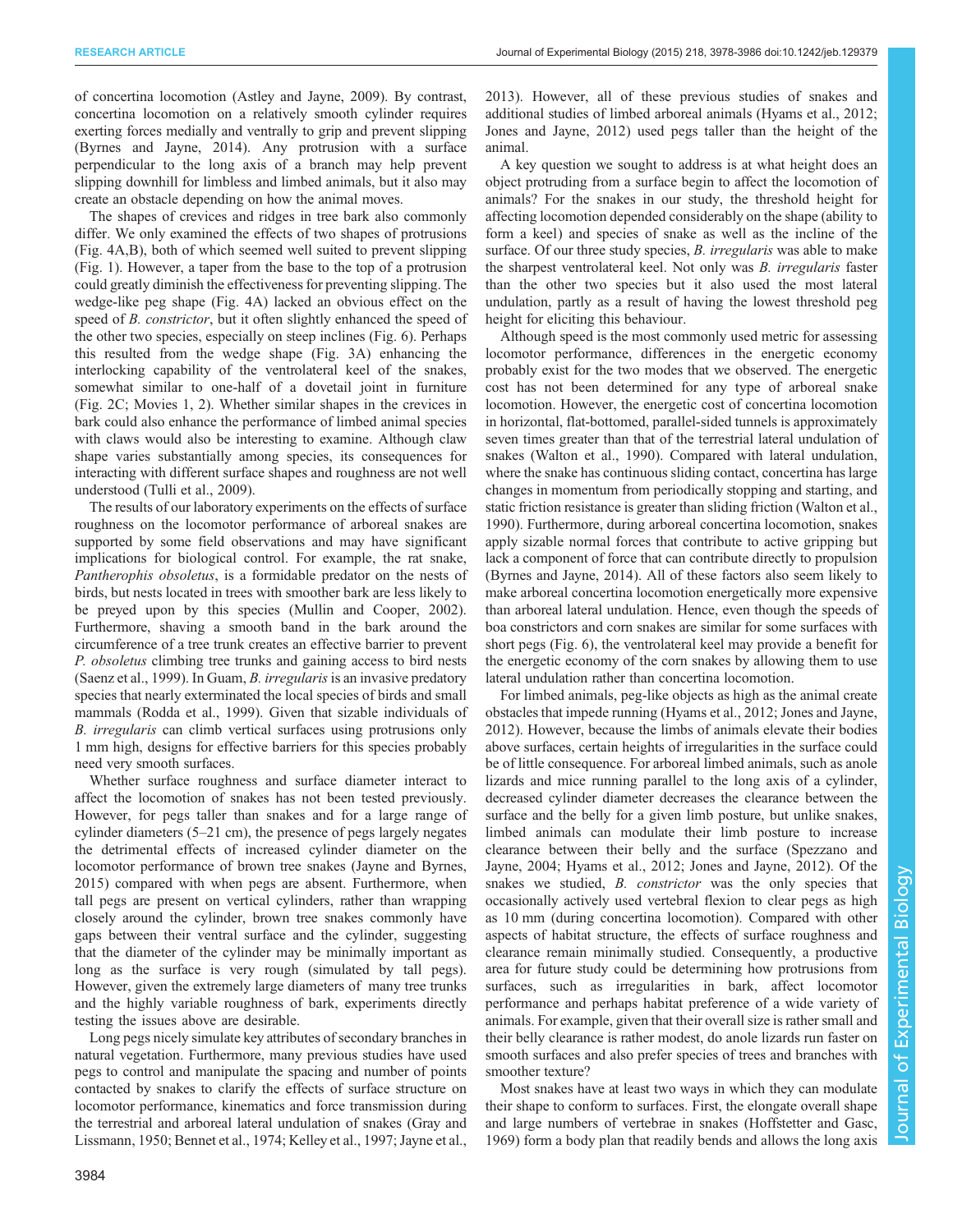<span id="page-7-0"></span>of the animal to conform to a wide variety of surface shapes. Second, highly mobile ribs and the ability to move the skin relative to the body wall also allow many species of snakes to modulate the cross-sectional shape in the pre-cloacal region of their body, but these capacities vary among different species. The variable presence of ventrolateral keels within individual snakes suggests that this is accomplished via muscle activity. The ventral and ventrolateral regions of the skin of snakes have several intrinsic cutaneous muscles as well as costocutaneous muscles that extend from the tips of the ribs to the skin ([Buffa, 1904\)](#page-8-0), and modulating the activity of some of these may be an important underlying mechanism for how the shape of the keel can be modulated.

The ease of bending the skin into a keel could be enhanced from decreased stiffness of the tissue, but reptilian scales are thicker and stiffer than the skin in the surrounding hinge regions. Highly arboreal snakes in the closely related genera Chrysopelea and Dendrelaphis have a conspicuous thinning along notches on both sides of each ventral scale ([Tweedie, 1983](#page-8-0)) precisely where the scale folds and forms a keel. Although they are not as large as in Chrysopelea, notches in the trailing edges of the ventral scales occur where the keel forms in B. *irregularis*, but P. *guttatus* lacks this specialized morphology [\(Figs 2,](#page-1-0) [3\)](#page-2-0). Hence, some specialized ventral scale morphology long recognized and commonly used in taxonomic keys ([Smith, 1943](#page-8-0); [Tweedie, 1983](#page-8-0)) correlates well with keel formation and function. This seemingly subtle morphological difference may have contributed substantially to the much greater ability of B. irregularis to use small protrusions while climbing compared with P. guttatus. However, the ability of all arboreal snake species to make a ventrolateral keel could be compromised by the circumferential distension of skin that occurs after a large meal or with pregnancy, and the arboreal locomotor performance of B. irregularis does decrease after large meals ([Crotty and Jayne,](#page-8-0) [2015](#page-8-0)).

Some aspects of morphology besides the prominence of the ventrolateral keel varied among our study species. To minimize the effects of overall size, we gave primacy to selecting snakes with a SVL as similar as was practical to obtain because the length of snakes relative to peg spacing can affect locomotor performance [\(Jayne et al., 2013\)](#page-8-0). Furthermore, a sizable fraction of tail length may not affect the crawling speed of some species ([Jayne and](#page-8-0) [Bennett, 1989\)](#page-8-0). Although the ranges in mass, height and width overlapped for corn snakes and brown tree snakes, the boa constrictors were uniformly more massive with a larger diameter [\(Table 1\)](#page-3-0). A larger diameter by itself can decrease the ability to catch on ledges of a particular height, especially with increased steepness ([Fig. 1](#page-1-0)). However, the brown tree snakes readily performed lateral undulation on surfaces with 1 mm pegs, which were 3.4% mean mid-body height, whereas the boa constrictors used exclusively concertina locomotion for the 2 mm peg height, which was 5.4% mean mid-body height [\(Fig. 6](#page-4-0)). Thus, relative peg height was not sufficient to account for many of the differences that we observed between the species. Potentially, increased weight could also be detrimental for the climbing performance of heavier species. However, in our study species, much of the increased weight is from increased bulk of axial musculature, and the interspecific differences in the cross-sectional areas of the major axial muscles may be adequate to generate enough force to nearly compensate for increased total weight [\(Hoefer and Jayne, 2013\)](#page-8-0).

The extent to which the size and shape of animals conform to the size and shape of structures in their environment intuitively seems likely to affect the capacities to move and to prevent slipping [\(Fig. 1\)](#page-1-0), and human rock climbers regularly must deal with the

combined effects of ledge height, ledge shape and incline on performance. Overall, the different abilities of our study species to form a sharp keel correlated well with their performance and behaviour, and this correlation conformed well with the theoretical expectation that objects with sharper edges are better suited than more circular shapes for catching small ledges ([Fig. 1\)](#page-1-0). Although several previous studies have quantified the effects of overall animal size and simple linear dimensions of the animal or the surface, such as limb length and cylinder diameter ([Huey and Hertz, 1982](#page-8-0); [Irschick and Losos, 1999](#page-8-0); Astley and Jayne, 2007; [Hyams et al.,](#page-8-0) [2012; Sathe and Husak, 2015\)](#page-8-0), comparative data on the effects of variation in the shape of anatomical structures that contact with the branches remain quite sparse. Nevertheless, our results provide a vivid example of how body shape, surface structure and incline can have profound interactive effects on locomotion, and in several instances, quantitative variation in surface features had threshold and non-linear effects rather than simple linear effects [\(Figs 6](#page-4-0), [8\)](#page-5-0). Despite the logistical challenge of performing fully crossed experimental designs with more than one factor, a significant benefit is the ability to explicitly test for interactive effects. For our study, not only did body shape (variable ventrolateral keel) have interactive effects with two surface features but also two features of surfaces (roughness and incline) had interactive effects with each other on both behaviour and whole-animal performance.

### Acknowledgements

Collection of snakes in Guam was possible thanks to the assistance of G. Rodda and B. Lardner of the US Geological Survey Brown Treesnake project, J. Schwagerl and the staff of the Guam National Wildlife Refuge, and C. Clark and the staff of the US Department of Agriculture–Animal and Plant Health Inspection Service (USDA– APHIS) Wildlife Services Guam. K. Midkiff, J. Latham and J. Slater assisted with experiments and animal husbandry. M. Hoefer, G. Byrnes and two anonymous reviewers provided helpful comments on a draft of the manuscript.

### Competing interests

The authors declare no competing or financial interests.

#### Author contributions

B.C.J. obtained financial support, conceived the study, performed the statistical analyses, prepared the figures, had the lead role for writing the manuscript and assisted with experiments. S.J.N., M.M.Z. and H.M.B. had primary responsibilities for performing the experiments and analysing the video of B. irregularis, B. constrictor and P. guttatus, respectively, in addition to providing comments on a draft of the manuscript.

#### Funding

This work was supported by a grant from the National Science Foundation [IOS 0843197 to B.C.J.]. M.M.Z. was supported by The Women In Science and Engineering programme of the University of Cincinnati.

#### Supplementary information

Supplementary information available online at <http://jeb.biologists.org/lookup/suppl/doi:10.1242/jeb.129379/-/DC1>

#### References

- [Anderson, N. L., Hetherington, T. E., Coupe, B., Perry, G., Williams, J. B. and](http://dx.doi.org/10.1670/0022-1511(2005)039[0082:TIANTA]2.0.CO;2) Lehman, J. [\(2005\). Thermoregulation in a nocturnal, tropical, arboreal snake.](http://dx.doi.org/10.1670/0022-1511(2005)039[0082:TIANTA]2.0.CO;2) [J. Herpetol.](http://dx.doi.org/10.1670/0022-1511(2005)039[0082:TIANTA]2.0.CO;2) 39, 82-90.
- Astley, H. C. and Jayne, B. C. [\(2007\). Effects of perch diameter and incline on the](http://dx.doi.org/10.1242/jeb.009050) [kinematics, performance and modes of arboreal locomotion of corn snakes](http://dx.doi.org/10.1242/jeb.009050) ([Elaphe guttata](http://dx.doi.org/10.1242/jeb.009050)). J. Exp. Biol. 210, 3862-3872.
- Astley, H. C. and Jayne, B. C. [\(2009\). Arboreal habitat structure affects the](http://dx.doi.org/10.1002/jez.521) [performance and modes of locomotion of corn snakes \(](http://dx.doi.org/10.1002/jez.521)Elaphe guttata). J. Exp. [Zool. A Ecol. Genet. Physiol.](http://dx.doi.org/10.1002/jez.521) 311A, 207-216.
- Aubret, F. and Shine, R. [\(2008\). The origin of evolutionary innovations: locomotor](http://dx.doi.org/10.1111/j.1365-2435.2007.01359.x) [consequences of tail shape in aquatic snakes.](http://dx.doi.org/10.1111/j.1365-2435.2007.01359.x) Funct. Ecol. 22, 317-322.
- [Autumn, K., Sitti, M., Liang, Y. A., Peattie, A. M., Hansen, W. R., Sponberg, S.,](http://dx.doi.org/10.1073/pnas.192252799) [Kenny, T. W., Fearing, R., Israelachvili, J. N. and Full, R. J.](http://dx.doi.org/10.1073/pnas.192252799) (2002). Evidence for [van der Waals adhesion in gecko setae.](http://dx.doi.org/10.1073/pnas.192252799) Proc. Natl. Acad. Sci. USA 99, [12252-12256.](http://dx.doi.org/10.1073/pnas.192252799)